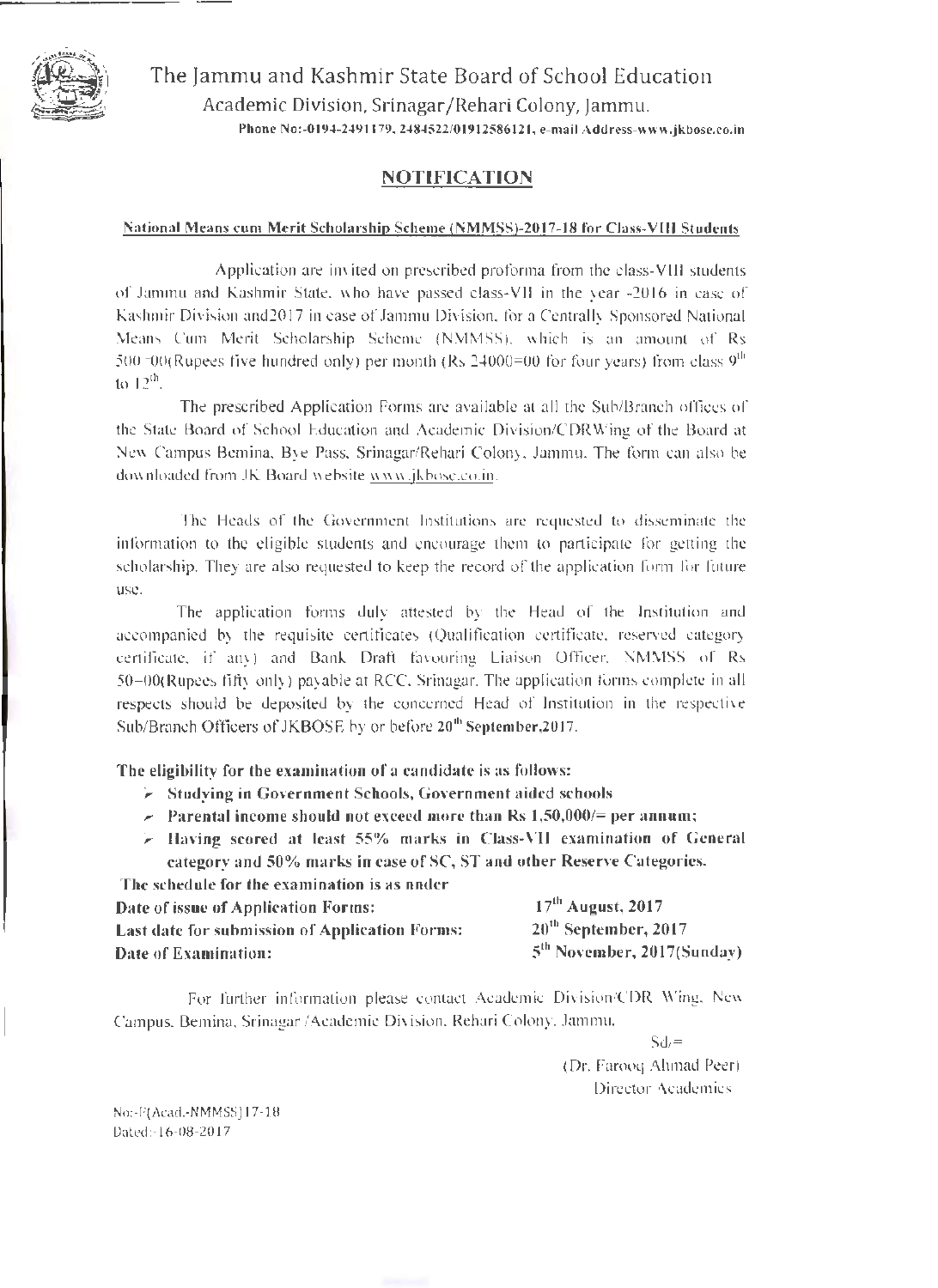Copy to the:-

- 1. Secretary to Government, School Education Department, Civil Secretariat, Srinagar, for information.
- 2. Shri. S. K. Verma, under Secretary to the Govt. of India, Secondary Scholarship Section, MHRD, Shastri Bhawan, New Delhi, for information.
- 3. Director School Education, [amrnu/Kashmir Division for information and necessary action for the awareness of students in the Schools.
- 4. Project Director, RMSA/SSA for information.
- 5. State Institute of Education, [arnmu/Kashmir for information.
- 6. Principals of all the DIET's, [ammu/Kashmir for information.
- 7. All Chief Education Officer's of [ammu/Kashrnir for information and necessary action.
- 8. Incharge officer, Nuclear Cell, Civil Secretariat, Srinagar for information.
- 9. P.S. to Chairperson for information of the Chairperson.
- 10. All Sub/Branch Offices of BOSE for information and necessary action.

~ 11/H/C website www.jkbose.co.in for uploading the above notification along with application format.

- 12. Information Officer, K.D/j.D. for information and necessary action to dissemination in the leading local dailies.
- 10. Concerned file

 $V_{DT_eA}$ Assistant Director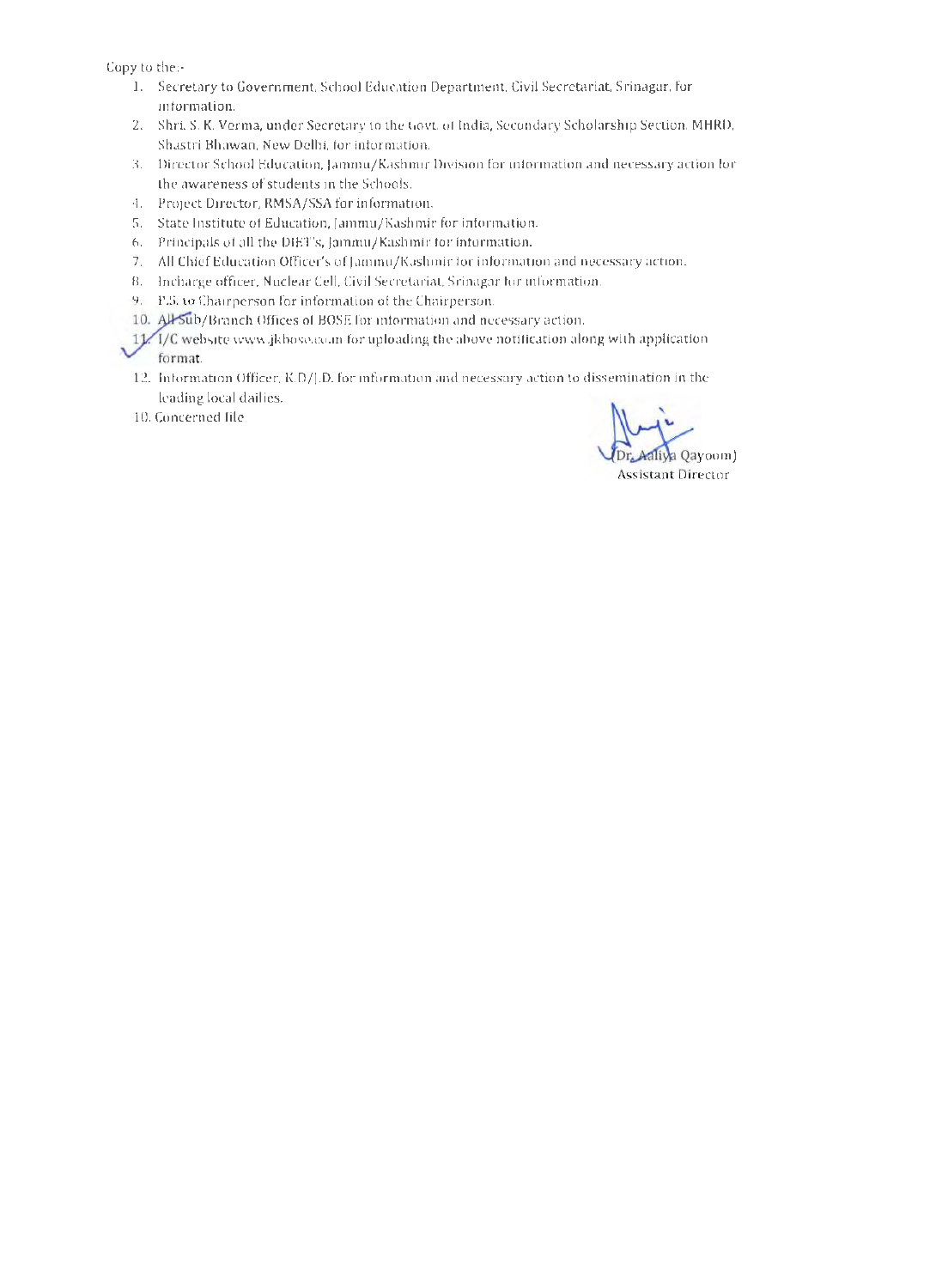| BOARD OF<br>The Jammu and Kashmir State Board of School Education<br>(Academic Division, Bemina Bypass Srinagar-190018/Rehari Colony Jammu-180005<br><b>NMMSS</b> (2017-18)<br>NATIONAL MEANS-CUM-MERIT EXAMINATION FOR THE STUDENTS STUDYING IN (CLASS 8 <sup>TH</sup> )<br><b>Application Form</b>                                                                                                                                                                                                                                                                     |  |  |  |  |  |  |  |  |
|--------------------------------------------------------------------------------------------------------------------------------------------------------------------------------------------------------------------------------------------------------------------------------------------------------------------------------------------------------------------------------------------------------------------------------------------------------------------------------------------------------------------------------------------------------------------------|--|--|--|--|--|--|--|--|
| Read the instruction carefully given on page 2 before filling the application form. You may take the<br>help from your teacher/parent for filling the application form.<br>Date of examination: 5 <sup>th</sup> November (Sunday), 2017<br>Affix a passport size<br>Name of the State: <b>J and K STATE</b><br>$\bullet$<br>Photograph attested by the<br>(where the candidate is studying in class VIII)<br>Head of the Institution<br>Application fee - an amount of Rs 50/= through demand draft in favour of Liaison<br>Officer NTSE/NMMSS, payable at RCC Srinagar. |  |  |  |  |  |  |  |  |
| <b>DD</b> Number<br>Date of DD<br><b>Name of Bank</b><br><b>Application Form No.</b><br>Amount                                                                                                                                                                                                                                                                                                                                                                                                                                                                           |  |  |  |  |  |  |  |  |
| <b>State Level Roll Number (12 digits)</b>                                                                                                                                                                                                                                                                                                                                                                                                                                                                                                                               |  |  |  |  |  |  |  |  |
| D.O.B.<br>Class VIII Code State Code<br>Year<br>Centre Code<br>Serial No. (office to fill)<br>Class                                                                                                                                                                                                                                                                                                                                                                                                                                                                      |  |  |  |  |  |  |  |  |
| $8^{\text{th}}$<br>$\mathbf{3}$<br>$\vert 8$<br>2<br>1<br>6                                                                                                                                                                                                                                                                                                                                                                                                                                                                                                              |  |  |  |  |  |  |  |  |
| Month<br>Year<br>$\Box$                                                                                                                                                                                                                                                                                                                                                                                                                                                                                                                                                  |  |  |  |  |  |  |  |  |
| Day<br>Name of the candidate (Do not write Miss/Mister)<br>Ι.                                                                                                                                                                                                                                                                                                                                                                                                                                                                                                            |  |  |  |  |  |  |  |  |
|                                                                                                                                                                                                                                                                                                                                                                                                                                                                                                                                                                          |  |  |  |  |  |  |  |  |
| 2. Father's Name (Do not write Mr./Dr./Prof.)                                                                                                                                                                                                                                                                                                                                                                                                                                                                                                                            |  |  |  |  |  |  |  |  |
| 3.<br>Mother's Name (Do not write Ms./Dr./Prof.)                                                                                                                                                                                                                                                                                                                                                                                                                                                                                                                         |  |  |  |  |  |  |  |  |
| 6. Caste Category of Candidate 7. Disability Status of candidate<br>5. Area in which candidate resides<br>4. Sex                                                                                                                                                                                                                                                                                                                                                                                                                                                         |  |  |  |  |  |  |  |  |
|                                                                                                                                                                                                                                                                                                                                                                                                                                                                                                                                                                          |  |  |  |  |  |  |  |  |
| Urban<br>General SC<br><b>ST</b><br>Male<br>Rural<br>Hearing Blind Low vision None<br>Female<br>Orthopedic<br>impaired                                                                                                                                                                                                                                                                                                                                                                                                                                                   |  |  |  |  |  |  |  |  |
| (please enclose a copy of the relevant reservation certificate in support of information at Sr.no. 6 and Sr. no 7)<br>8. Postal address for correspondence (Do not write father's or your name)                                                                                                                                                                                                                                                                                                                                                                          |  |  |  |  |  |  |  |  |
|                                                                                                                                                                                                                                                                                                                                                                                                                                                                                                                                                                          |  |  |  |  |  |  |  |  |
| Pin Code                                                                                                                                                                                                                                                                                                                                                                                                                                                                                                                                                                 |  |  |  |  |  |  |  |  |
| 9. Name and address of the institution in which studying at Class VIII level                                                                                                                                                                                                                                                                                                                                                                                                                                                                                             |  |  |  |  |  |  |  |  |
|                                                                                                                                                                                                                                                                                                                                                                                                                                                                                                                                                                          |  |  |  |  |  |  |  |  |
| Pin Code                                                                                                                                                                                                                                                                                                                                                                                                                                                                                                                                                                 |  |  |  |  |  |  |  |  |
|                                                                                                                                                                                                                                                                                                                                                                                                                                                                                                                                                                          |  |  |  |  |  |  |  |  |
| 10. Type of the institution in which studying Class VIII level (see definition overleaf*)<br>11. Area in which the school is located                                                                                                                                                                                                                                                                                                                                                                                                                                     |  |  |  |  |  |  |  |  |
| Private Aided<br>Private Unaided<br>$\overline{2}$<br>Govt<br>Local Body<br>Urban<br>$\mathbf{1}$<br>Rural                                                                                                                                                                                                                                                                                                                                                                                                                                                               |  |  |  |  |  |  |  |  |
| (b) at the NCERT level<br>14. Father's occupation<br>12. Medium of examination (a) at the State level<br>13. Father's education                                                                                                                                                                                                                                                                                                                                                                                                                                          |  |  |  |  |  |  |  |  |
| 15. Mother's education<br>16. Mother's occupation<br>17. No. of family members                                                                                                                                                                                                                                                                                                                                                                                                                                                                                           |  |  |  |  |  |  |  |  |
| living in the house<br>19. Number of sisters<br>20. At what number is the<br>18. Number of brothers<br>Candidate among his/her<br>brother and sisters                                                                                                                                                                                                                                                                                                                                                                                                                    |  |  |  |  |  |  |  |  |
| 21. Parental annual income                                                                                                                                                                                                                                                                                                                                                                                                                                                                                                                                               |  |  |  |  |  |  |  |  |
| 5<br>$\overline{2}$<br>3 <sup>7</sup><br>-1<br>4<br>6                                                                                                                                                                                                                                                                                                                                                                                                                                                                                                                    |  |  |  |  |  |  |  |  |
| 50,001 to 100,000<br>100,001 to 1,50,000<br>1,50,001 to 2,00,000<br>2,00,001 to 2,50,000<br>More than 2,50,000<br>up to 50,000                                                                                                                                                                                                                                                                                                                                                                                                                                           |  |  |  |  |  |  |  |  |
| 22. Telephone No.<br>22.                                                                                                                                                                                                                                                                                                                                                                                                                                                                                                                                                 |  |  |  |  |  |  |  |  |
| STD Code<br>Phone No.<br>E-mail Address                                                                                                                                                                                                                                                                                                                                                                                                                                                                                                                                  |  |  |  |  |  |  |  |  |

*J AND K BOSE*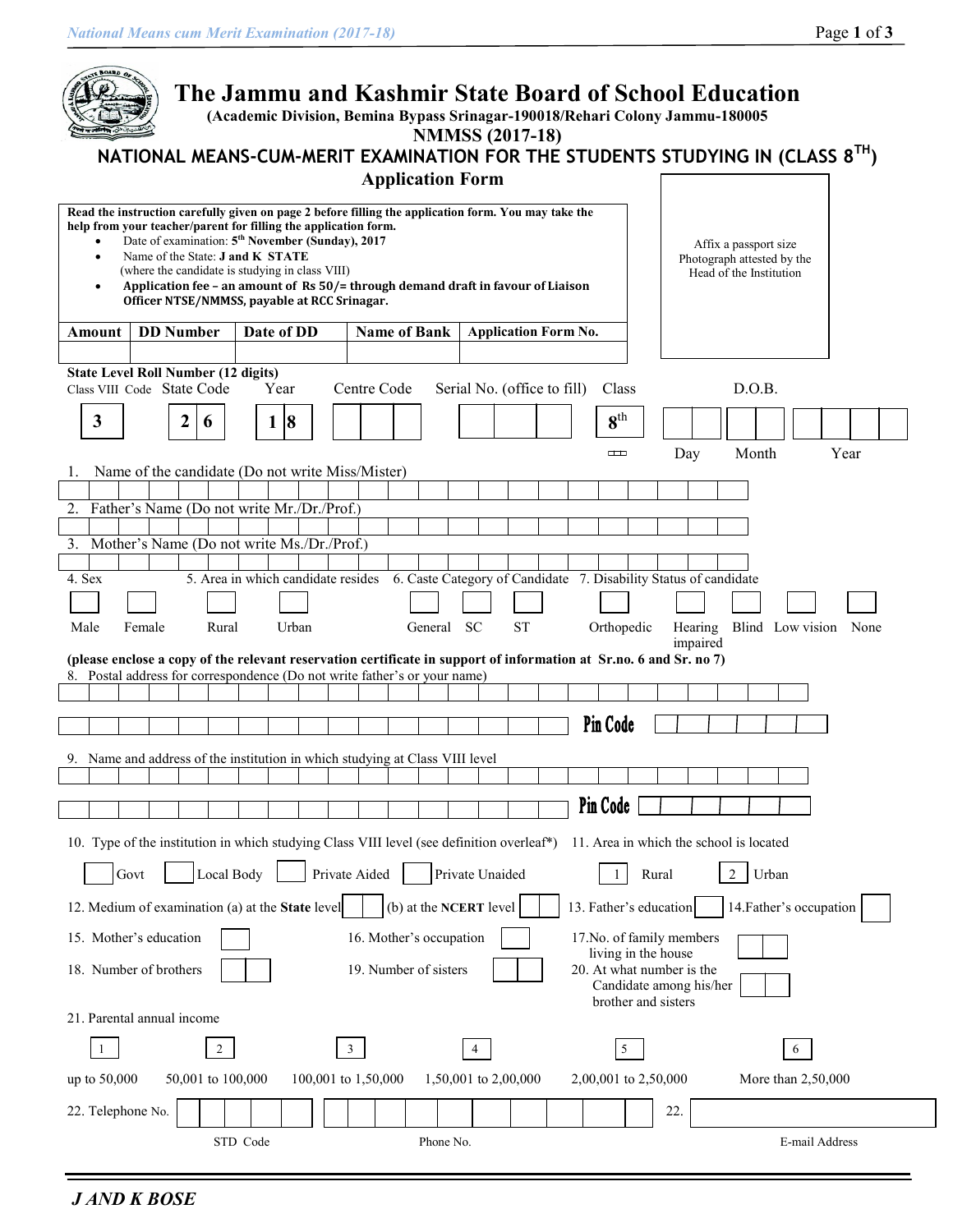## **To be filled in by the Head of the Institution**

Certified that:

**1)** Mr/Ms is a regular student of this School/Institution and he/she has secured  $\begin{bmatrix} \n\end{bmatrix}$   $\%$  marks in the class VII annual examination i.e. when she/he was promoted from Class VII to Class VIII, she/he has secured marks out of

**2)** The particulars given by him/her in the Application Form have been verified and found in order.

**3)** Mr/Ms \_\_\_\_\_\_\_\_\_\_\_\_\_\_\_\_\_\_\_\_\_\_\_\_\_\_\_\_\_\_\_\_\_\_\_\_ belongs to Scheduled Caste/Scheduled Tribe category as per the records maintained in the Institution. (to be filled for SC/ST candidates only).

### **Date Signature of the Headmaster/Headmistress With Seal**

 **Signature of the Candidate**

## **Coding Plan**

#### **Read Instructions carefully before filling up the Application Form**

- 1. Use only Blue or Black Ball Point Pen. WRITE IN CAPITAL LETTERS. Do not mark outside the boxes.<br>2. Leave one box blank between two words. Limit your name and /or address within the space provided
- 2. Leave one box blank between two words. **Limit your name and /or address within the space provided for it. Please see example as given below.**
- Cross (x) only one of the appropriate boxes in item nos.  $4,5,6,7,10,11$  and 21.
- 4. Please write code number in item nos. 12,13,14,15 and 16 as given overleaf.<br>5. It is the responsibility of the candidate and The Principal of the School of
- It is the responsibility of the candidate and The Principal of the School of deposit the filled in form with the State concerned Officer before the last date. No request for condoning delay in submission will be entertained whether it is due to the fault of the Candidate or the Headmaster/Principal of his/her institution.
- 6. Incomplete or defective applications are liable to be rejected.
- **7. Submit XEROX Copy of Application Form along with Original Application Form.**

| <b>Medium of Examination</b><br>(Refer to item 11)<br><b>Medium of Examination Code</b> |                 | <b>Education of Father or Mother</b><br>(Refer to item Nos. 12 $&$ 14) |                | Father's/Mother's Occupation                              |                 |                  |
|-----------------------------------------------------------------------------------------|-----------------|------------------------------------------------------------------------|----------------|-----------------------------------------------------------|-----------------|------------------|
|                                                                                         |                 | <b>Education</b>                                                       | Code           | (Refer to item Nos. 13&15)                                |                 |                  |
| Assamese                                                                                | 11              | <b>Upto Primary</b>                                                    |                | Occupation                                                |                 |                  |
| Bangla                                                                                  | $\overline{12}$ | <b>Upper Primary</b>                                                   | $\overline{2}$ | Professional, Technical and Related Worker                |                 |                  |
| English                                                                                 | 13              | Secondary                                                              | 3              | Administrative, Executive and Managerial Worker           |                 |                  |
| Gujarati                                                                                | 14              | Senior Secondary                                                       | $\overline{4}$ | Clerical and Related Worker                               |                 |                  |
| Hindi                                                                                   | $\overline{15}$ | Graduation                                                             | 5              | Sales/ Service Worker                                     |                 |                  |
|                                                                                         |                 |                                                                        |                | Farmer, Fisherman and Related Worker                      |                 |                  |
| Kannada                                                                                 | 16              | Post graduation                                                        | 6              | Production and Related Worker, Transport                  |                 |                  |
| Marathi                                                                                 | 17              | Doctoral                                                               | $\overline{7}$ | Operations and Laborer Worker not classified by the above |                 |                  |
| Malayalam                                                                               | 18              | Professional<br>degree                                                 | 8              | occupations                                               |                 |                  |
|                                                                                         |                 | (Engineering, Medicine,                                                |                | Not employed                                              |                 |                  |
|                                                                                         |                 | MCA, MBA, etc)                                                         |                | Region                                                    | <b>State</b>    | Code             |
| Oriya                                                                                   | 19              | Any other                                                              | 9              | North                                                     | J & K           | 26               |
| Punjabi                                                                                 | $\overline{20}$ |                                                                        |                | <b>Kashmir Division</b>                                   | <b>District</b> | Code             |
| Tamil                                                                                   | $\overline{21}$ |                                                                        |                |                                                           | Anantnag        | 001              |
| Telugu                                                                                  | $\overline{22}$ |                                                                        |                |                                                           | Bandipore       | 002              |
| Urdu                                                                                    | $\overline{23}$ |                                                                        |                |                                                           | Baramulla       | 003              |
|                                                                                         |                 |                                                                        |                |                                                           | Budgam          | 004              |
|                                                                                         |                 |                                                                        |                |                                                           | Ganderbal       | 005              |
|                                                                                         |                 |                                                                        |                |                                                           | Kulgam          | 006              |
|                                                                                         |                 |                                                                        |                |                                                           | Kupwara         | 007              |
|                                                                                         |                 |                                                                        |                |                                                           | Pulwama         | 008              |
|                                                                                         |                 |                                                                        |                |                                                           | Shopian         | 009              |
|                                                                                         |                 |                                                                        |                |                                                           | Srinagar        | 010              |
|                                                                                         |                 |                                                                        |                |                                                           | Kargil          | 011              |
|                                                                                         |                 |                                                                        |                |                                                           | Doda            | 012              |
|                                                                                         |                 |                                                                        |                |                                                           | Jammu           | 013              |
|                                                                                         |                 |                                                                        |                |                                                           | Kathua          | 014              |
|                                                                                         |                 |                                                                        |                |                                                           | Kishtwar        | 015              |
|                                                                                         |                 |                                                                        |                |                                                           | Poonch          | 016              |
|                                                                                         |                 |                                                                        |                |                                                           | Rajouri         | 017              |
|                                                                                         |                 |                                                                        |                |                                                           | Ramban          | 018              |
|                                                                                         |                 |                                                                        |                |                                                           | Reasi           | $\overline{019}$ |
|                                                                                         |                 |                                                                        |                |                                                           | Samba           | 020              |
|                                                                                         |                 |                                                                        |                |                                                           | Udhampur        | 021              |
|                                                                                         |                 |                                                                        |                |                                                           | Leh             | 022              |